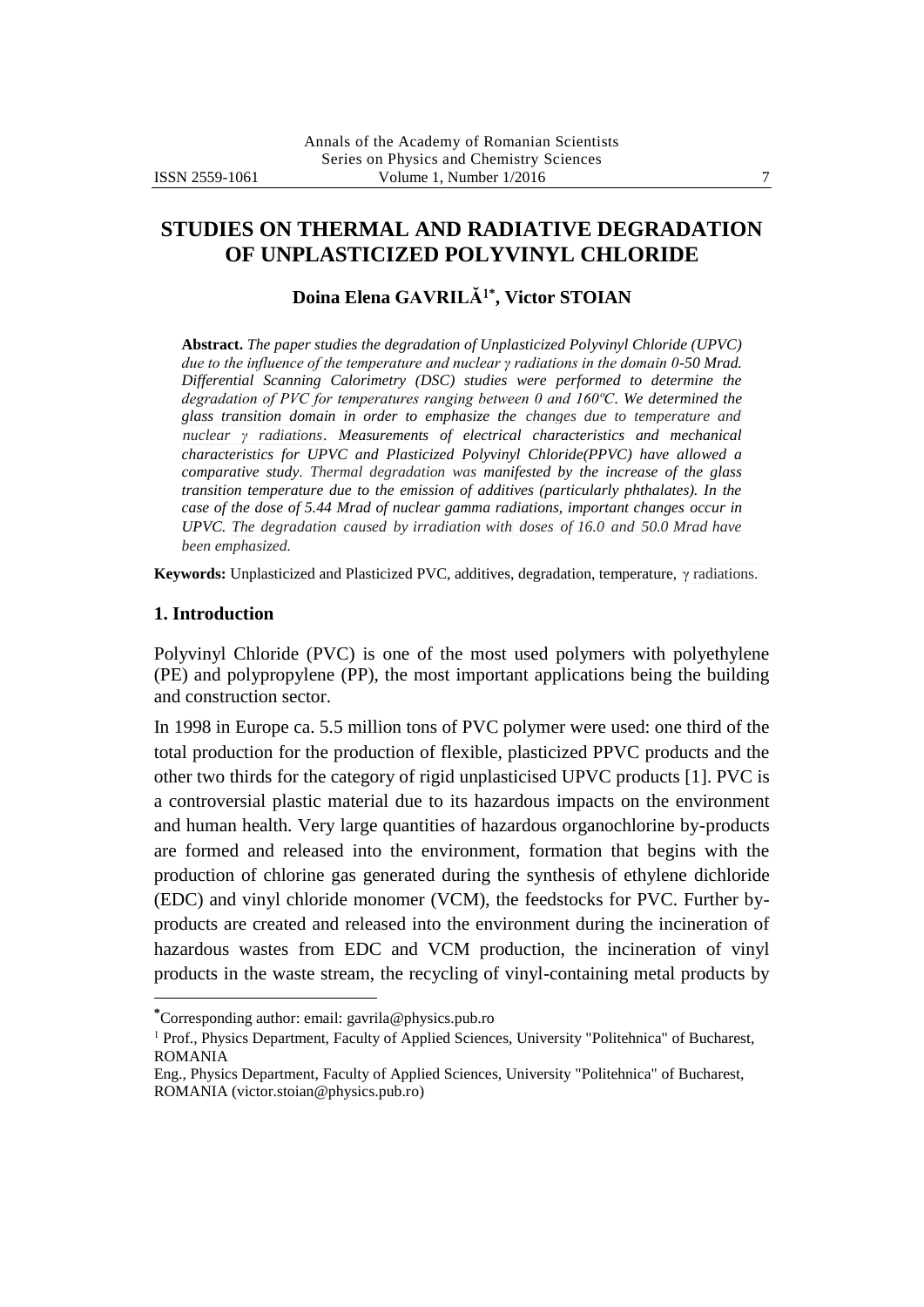combustion and the accidental burning of PVC in fires in buildings, warehouses, or landfills. Among the most important by-products of the PVC lifecycle are dioxin and a large group of structurally and toxicologically related compounds, collectively called "*dioxin"* or "*dioxin- like compounds"* [2, 3]

By-products of PVC production and during their life cycle are highly persistent, bioaccumulative, and toxic, having negative effects on the environment, human health and other living organisms. Some effects on human organisms: they cause cancer and the disruption of the endocrine system, affect human reproduction, cause bronchial obstruction in children and allergies.

In order to reduce the thermal and photochemical instability of virgin PVC, a number of additives are applied before manufacturing PVC products: heat stabilizers, plasticizers, inert fillers, pigments, impact modifiers, lubricants, UV stabilizers, biocides (to prevent fungal growth on flexible PVC), and antistatic agents [4, 5]. The percentage of additives varies between 10 and 25% in weight, in the case of UPVC. Flexible PPVC can contain plasticizers up to 60% of the weight, the average content being about 30%. Stabilizers  $(1\div 8\%)$  prevent thermal UV degradation and hydrogen chloride evolution during processing and confer heat and UV stability [6, 7]. The most important stabilizers are: lead compounds  $(60\div 75\%$  of stabilizers for PVC in Europe); organotin stabilizer  $(10\div 15\%)$ barium/zinc, calcium/zinc [8]. The plasticizers are added to the resin in variable quantities in order to obtain a flexible and soft PVC, among the obtained advantages being the high elongation to break, durability, resistance to heat.

A category of plasticizers worldwide used are the phthalates which are esters of phthalic acid [9]. DEHP (Di 2-ethylhexyl phthalate), also called DOP, is the most widely used, accounting for more that 50% of all phthalates used in PVC globally, do to its plasticizing performance and to its low cost. The phthalates are not chemically bound to PVC and can migrate in time from different devices and objects under the influence of temperature, due to other types of degradation, or dissolve upon contact with liquids or fats. Once in the environment, phthalates bind to particles and can be carried in the air over long distances.

It has been shown since 1980 that many phthalates cause harm effects [10, 11]. Phthalates are considered to be among the most universal of all environmental pollutants. Human exposure to phthalates can occurs through inhalation, ingestion, intravenous injection, medication and skin absorption from contamined air, water, soil, food, cosmetics [12, 13]. Is why in 2005 and 2007 the EU permanently banned the use of DEHP and other phthalates in all children's articles. According to the Regulation (EU) No 143/2011 phthalates including DEHP, were banned since February 2015 [14-16].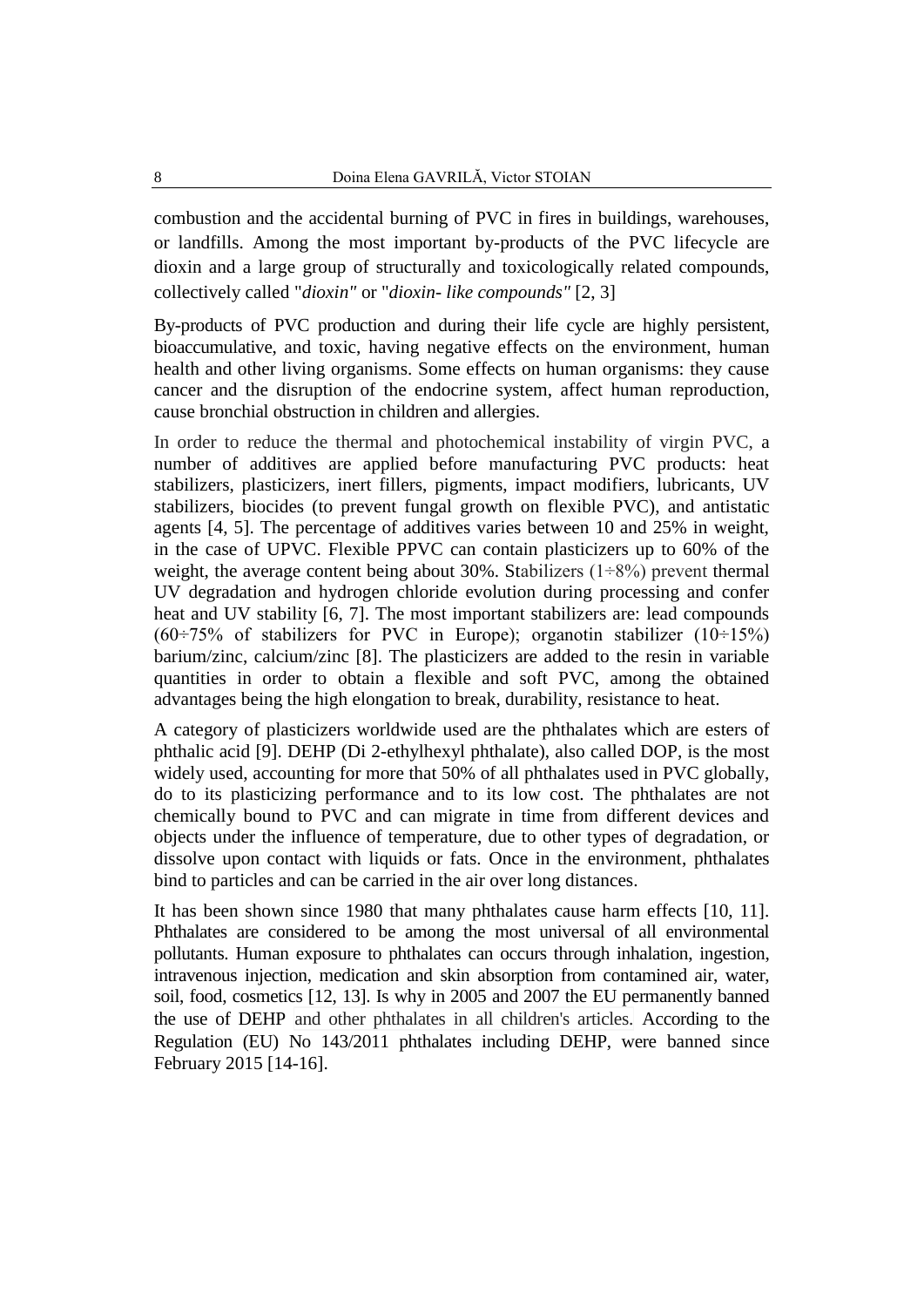Very important domains of the use of UPVC are: replacement for wood in construction, windows and doors frame and sills, the majority of plastic pipes in the world, medical and dental pieces etc.

Use of PPVC: to distribute non-potable water, cables and wires, food packing, footwear, stationery goods, flooring and wall-coverings, carpets, clothing, cosmetics, personal care products, pharmaceuticals, automobiles, herbal preparations, toys, etc.

The temperatures of resistance to heat are in the range of: 65-80°C (UPVC) and 60-103°C (PPVC). PVC starts to decompose at 140°C, melting temperature starting from about 160°C. PVC is a classical amorphous polymer.

A new sustainability initiative "Vinyl Plus" was developed with the following goals: a quantum leap in recycling rates of PVC and in achieving the development of innovative recycling technologies, addressing concerns about organochlorine emissions, ensuring the use of additives based on sustainability criteria, increasing energy efficiency and the use of renewable energies and raw materials in PVC production. PVC is capable of playing an important role in sustainable development, because of considerable improvements in raw material and energy efficiency and in the current ecological profiles on manufacturing PVC [17].

## **2. Glass Transition Temperature**

The glass transition is a property of amorphous solids or of the amorphous portions of a semi - crystalline solids. According to the temperature, the amorphous regions can be either in the relatively brittle glassy state (solid) or into a molten or rubbery state (liquid). The temperature at which the transition in the amorphous regions between the glassy and rubbery state occurs is called the **glass transition temperature**  $T_G$ **.** The inverse transition occurs through sudden cooling of a viscous liquid and is called **vitrification** [18].

The glass transition temperature of a material is characterized by a domain of wide range of temperatures in which it is produced.  $T_G$  is the middle of the domain and is always less than the melting temperature  $T_m$  of the crystalline state of the material, if it exists.  $T_G$  is the most important property of a polymer and is directly related to its mechanical properties (strength, hardness, toughness, brittleness, elongation, modulus of elasticity). The most prominent change in the macroscopic behavior of amorphous polymers is the glass-rubber relaxation where the rigid glassy solid material becomes a viscoelastic fluid.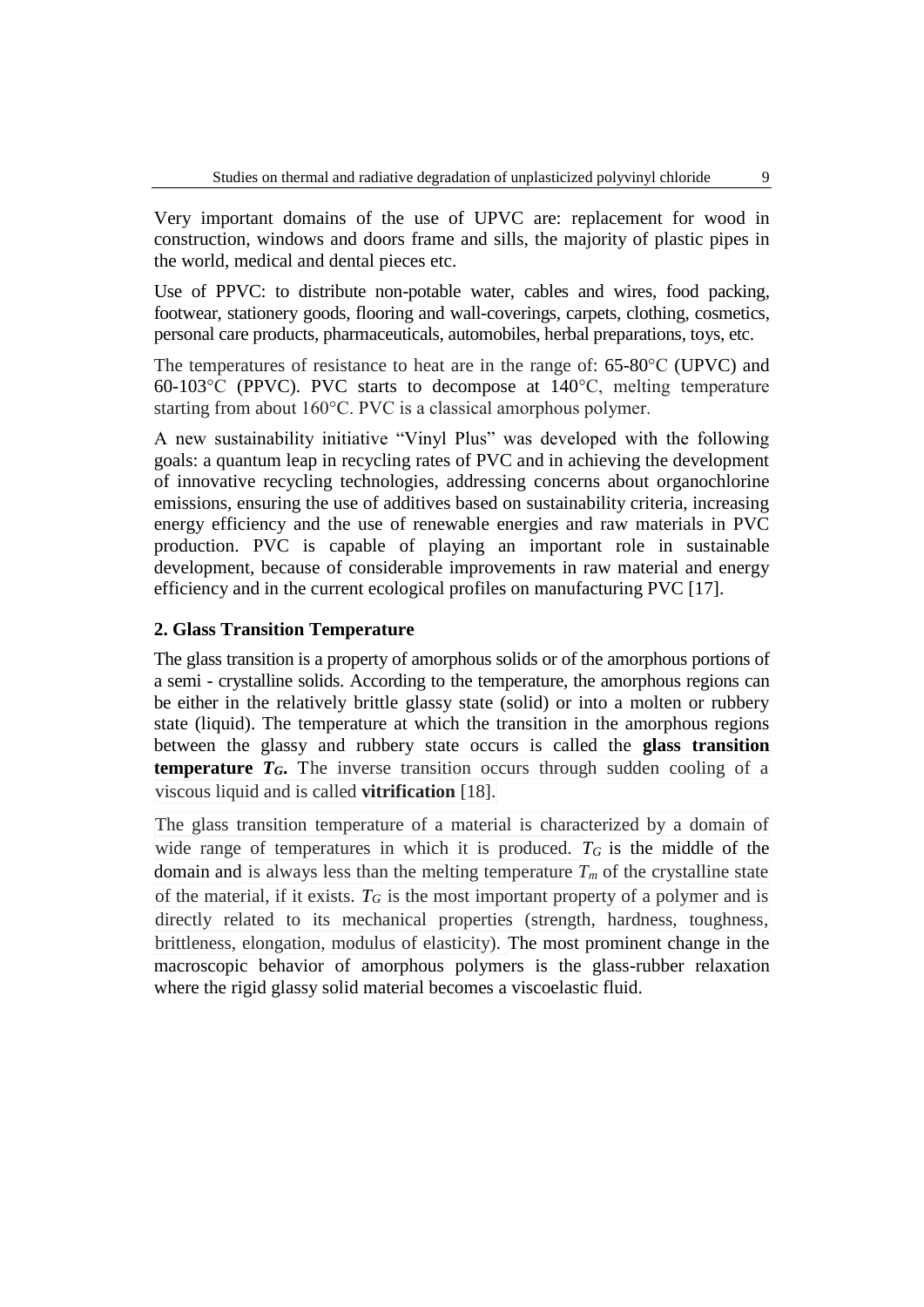#### **2.1. Factors Affecting the Glass Transition Temperature**

*T<sup>G</sup>* is a parameter difficult to be defined and *its exact measurement is not easy* [19, 20]. No theory (including that based on free volume, on thermodynamics, the kinetics, or complex statistics) can not completely explain the macroscopic phenomenon that occurs near  $T_G$  [21-24].

*T<sup>G</sup> depends on many factors*:

- the polymer structure;

- the mobility of the polymer chain, more immobile is the chain, higher is the value of *TG*. Anything that restricts rotational motion within the chain should raise *TG*;
- the flexible groups increase the flexibility of the chains and reduce  $T_G$ ;
- flexible pendant groups tend to limit the proximity of the chains and lowers *TG*;
- chain stiffness and stiffening groups in the polymer chain reduce the flexibility of the chain and raise the value of *TG*;
- bulky pendant groups (benzene ring) restrict rotational freedom and increase *TG*;
- stronger intermolecular forces lead to a higher *T<sup>G</sup>* (the C-Cl bond from PVC);
- the crosslinks between chains restrict rotational motion and raise *TG*;
- plasticizers (low molecular weight compounds added to plastics to increase their flexibility) lower *TG*;
- the molecular weight and the molecular weight distribution of the polymer;
- the thermal history of the material, the rate of heating / cooling and deformation: more heating rates / cooling or solicitations lead to higher values of *TG*;

- the pressure.

#### **2.2. Thermodynamics of Thermal Transitions**

The glass transition can be considered an Ehrenfest second-order transition as a discontinuity in the second derivatives of the Gibbs free energy *G*:

$$
\left(\frac{\partial^2 G}{\partial T^2}\right)_p = \left(\frac{\partial S}{\partial T}\right)_p
$$
\n
$$
\left(\frac{\partial^2 G}{\partial p^2}\right)_T = \left(\frac{\partial V}{\partial p}\right)_T
$$
\n(1)

where: *T* is the temperature, *p* pressure, *V* the volume, *S* the entropy.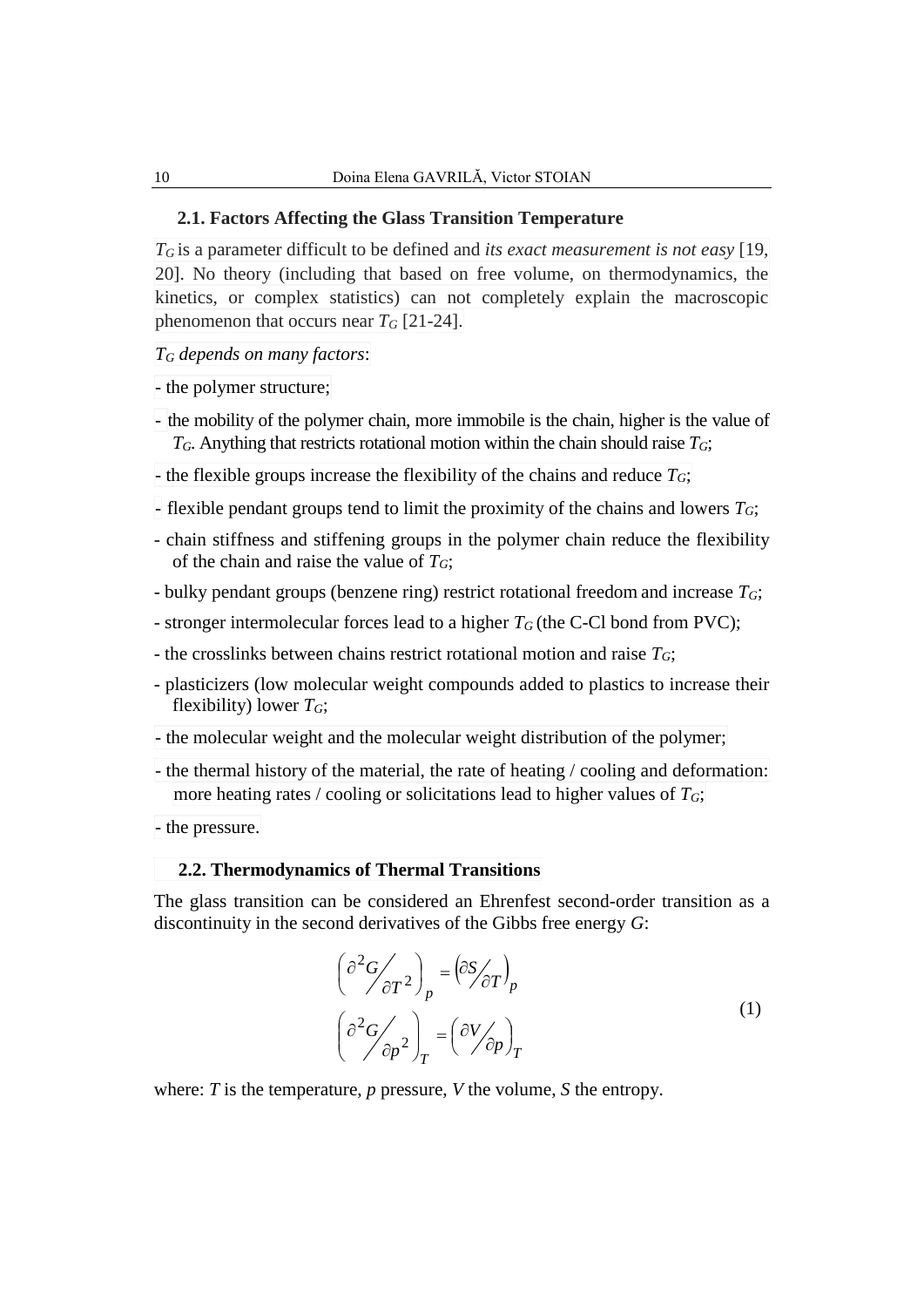From the relations (1) it results that if the glass transition is an ideal second-order transition, the volume and the entropy (heat capacity) will change abruptly when the temperature reaches the glass transition temperature. However, for real polymeric systems, the change of these properties, discontinuity or slope, is more gradual and is also affected by the heating rate, i.e. the glass transition is not a true thermodynamic transition but rather a pseudo-second-order transition.

The importance of the heat capacity  $C_p$  results from the classical thermodynamic relations [25], U is the energy,  $C_V$  heat capacity at constant volume, Q quantity of heat, *H* the enthalpy, *G* - Gibbs energy, *F* free energy, υ the number of the moles.

$$
U = \int_{0}^{T} C_V dT, \quad C_p = \frac{dQ}{dT} = \left(\frac{dH}{dT}\right)_{p,\nu}
$$
  

$$
H - H_0 = \int_{0}^{T} C_p dT
$$
 (1)

$$
S = \int_{0}^{T} C_p dT \tag{3}
$$

$$
G = H - TS \tag{4}
$$

$$
F = U - TS.\tag{5}
$$

These equations show that the heat capacity is connected to all the thermodynamic properties of the system, which give information about the microscopic motions into the system. The enthalpy *H* or the energy *U* gives information about the total thermal motion and the entropy *S* gives information about the order degree of the system. Finally, the Gibbs or free energy *G* and *F* give informations about the stability of the system. All the calorimetric techniques lead to the heat capacity at constant pressure, *Cp*, while in terms of microscopic quantities, heat capacity at constant volume,  $C_v$ , is more accessible quantity.

The relationship between  $(C_p)$  and  $(C_v)$  is:

$$
C_p - C_V = \left[ \left( \frac{\partial U}{\partial V} \right)_{T,v} + p \right] \left( \frac{\partial V}{\partial T} \right)_{p,v}
$$
(6)

#### **3. Experimental details. Samples and method of measurements**

We cut samples with different masses and shapes from commercial UPVC and commercial PPVC of low voltage cables, depending on the types of measurements. Their weight was determined with an analytical balance. For DSC measurements the mass of the samples was around 10 mg. For the measurements of mechanical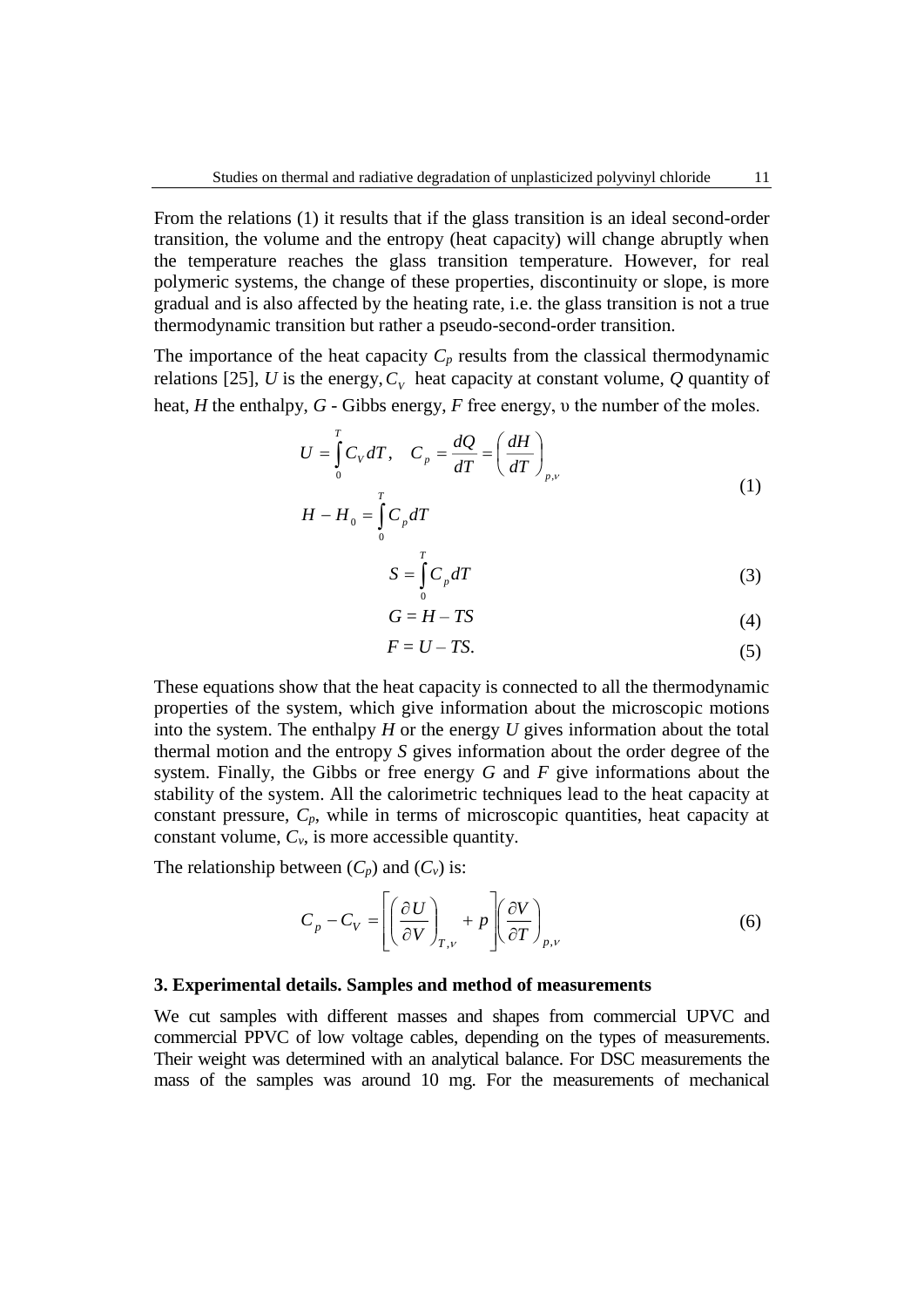characteristics the shape of samples was in agreement with SR EN ISO [26]. A testing machine was used.

γ irradiation was performed in air using a source with a fixed irradiation chamber, volume 0.11. The installation has a source of  $Cs^{137}$  and the energy of 0.662 MeV. The dose rate was  $8 \times 10^4$  rad/h and the domain of radiations 0- 50 Mrad.

The static tensile strength σ, the relative elongation at break and the modulus of elasticity *E* were determined. If  $l_0$  is the initial length of the sample and  $\Delta l$  is the absolute elongation at break, the relative elongation at break *ε* is:

$$
\varepsilon = \Delta l / l_0 \tag{7}
$$

Hook's law expresses the relation between these quantities:

$$
\sigma = E \cdot \varepsilon \tag{8}
$$

In order to use PVC as insulation in the production of cables and wires it is important to determine the volume resistivity  $\rho_V$ , the permittivity  $\varepsilon$  (dielectric constant or relative permittivity, 50 Hz), loss tangent tg  $\delta$  (50 Hz). Characteristic electrodes were used.

Volume resistance measured between two electrodes applied on the opposite faces of a sample is the ratio of the voltage applied to the electrodes and the current through the sample. The resistance measurements were made with an ultramegohmmeter using a 500 V, DC source. The installation allows to measure high resistances (10<sup>9</sup>÷10<sup>13</sup>) Ω.

The equipment used for measuring permittivity and losses was a classical Schering bridge, voltage max. 6 kVAC with fixed frequency of 50 Hz. The equilibrium of the bridge is achieved by means of a variable resistance and a variable capacitor  $C_4$  in parallel with the resistance R<sub>4</sub>. The relative permittivity  $\varepsilon$  and the loss tangent tg  $\delta$ are:

$$
\varepsilon = \frac{C_x}{C_0}, \text{tg}\delta = \omega R_4 C_4, \omega = 2\pi f, f = 50 \text{Hz}
$$
 (9)

 $C_x$  is the capacity with dielectric,  $C_0$  is the capacity with air,  $f$  is the frequency, and  $\omega$  is the angular frequency.

DSC measurements were performed on the calorimeter 200F3, Maia, Netzsch-Geratebau GmbH with a measuring cell; Gas flow control device  $(N_2)$ ; Sealing press; Al samples pans with lids.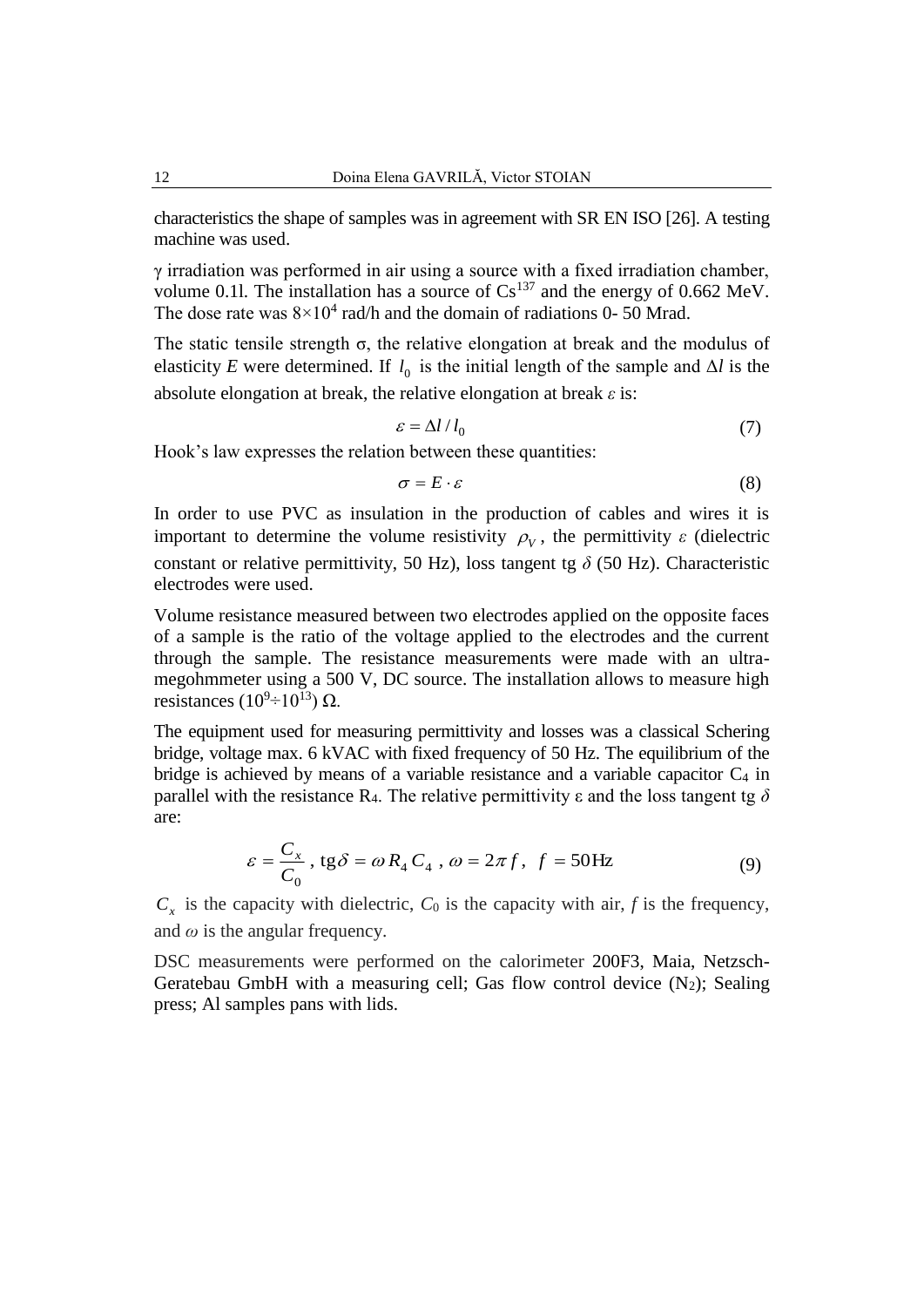### **4. Discussions**

Table 1 compares mechanical and electrical characteristics of UPVC and PPVC (for insulation and jackets of low tension electrical cables). Mechanical characteristics determined were: tensile strength, elongation at break, modulus of elasticity, and electrical characteristics: volume resistivity, permittivity (50 Hz), and loss tangent (50 Hz).

There is a significant dependence between the mechanical characteristics and the content of additives and phthalates in PVC.

|                                                              |  |  |  |  |  |  |  | <b>Table 1.</b> Comparative experimental data between mechanical and electrical characteristics for |  |  |
|--------------------------------------------------------------|--|--|--|--|--|--|--|-----------------------------------------------------------------------------------------------------|--|--|
| UPVC and PPVC (insulation and jackets of low voltage cables) |  |  |  |  |  |  |  |                                                                                                     |  |  |

| Properties                                 | <b>UPVC</b>                | <b>PPVC</b><br>Insulation and jackets |  |  |
|--------------------------------------------|----------------------------|---------------------------------------|--|--|
| Tensile strength<br>$\sigma(N/mm^2)$       | 3462                       | $25.87 \div 21.8$                     |  |  |
| Elongation at break<br>$\Delta l/l_0$ (%)  | 24                         | $208.8 \div 236.9$                    |  |  |
| Modulus elasticity<br>$E(N/mm^2)$          | 1715.5                     | $0.89 \div 0.92$                      |  |  |
| Volume resistivity $\rho_V$ ( $\Omega$ cm) | $10^{16}$                  | 3.6 $10^{13} \div 1.610^{13}$         |  |  |
| Permittivity<br>$\epsilon$ (50 Hz)         | $3.2 \div 3.6$             | $4.21 \div 4.54$                      |  |  |
| Losses<br>tg $\delta$ (50 Hz)              | $7.10^{-3} \div 2.10^{-2}$ | $7.7.10^{-2} \div 7.6.10^{-2}$        |  |  |

The limits from the Table 1 result from the literature [27] and our measurements are in good agreement with them. From the values obtained is observed that PPVC presents high values of elongation at break and low levels of modulus of elasticity. Higher levels of flexibility are due to the high content of phthalates. The addition of additives (phthalates) produces an increase in losses and permittivity.

## **5. DSC analysis of degradation**

From experimental measurements performed on samples of insulation from commercial PPVC used in low voltage cables, we observe the domain of the glass transition temperature: onset 53.3ºC, the end 91.9ºC, the glass transition temperature is about 81.2ºC. After a heating cycle 160ºC - cooling at 20°C, and a second heating to  $160^{\circ}$ C,  $T_G$  increased to  $115.0^{\circ}$ C. This is due to the thermal degradation of PVC and the emission of additives including plasticizers (phthalates). The onset of the glass transition is 83.1ºC and the end 146.8ºC.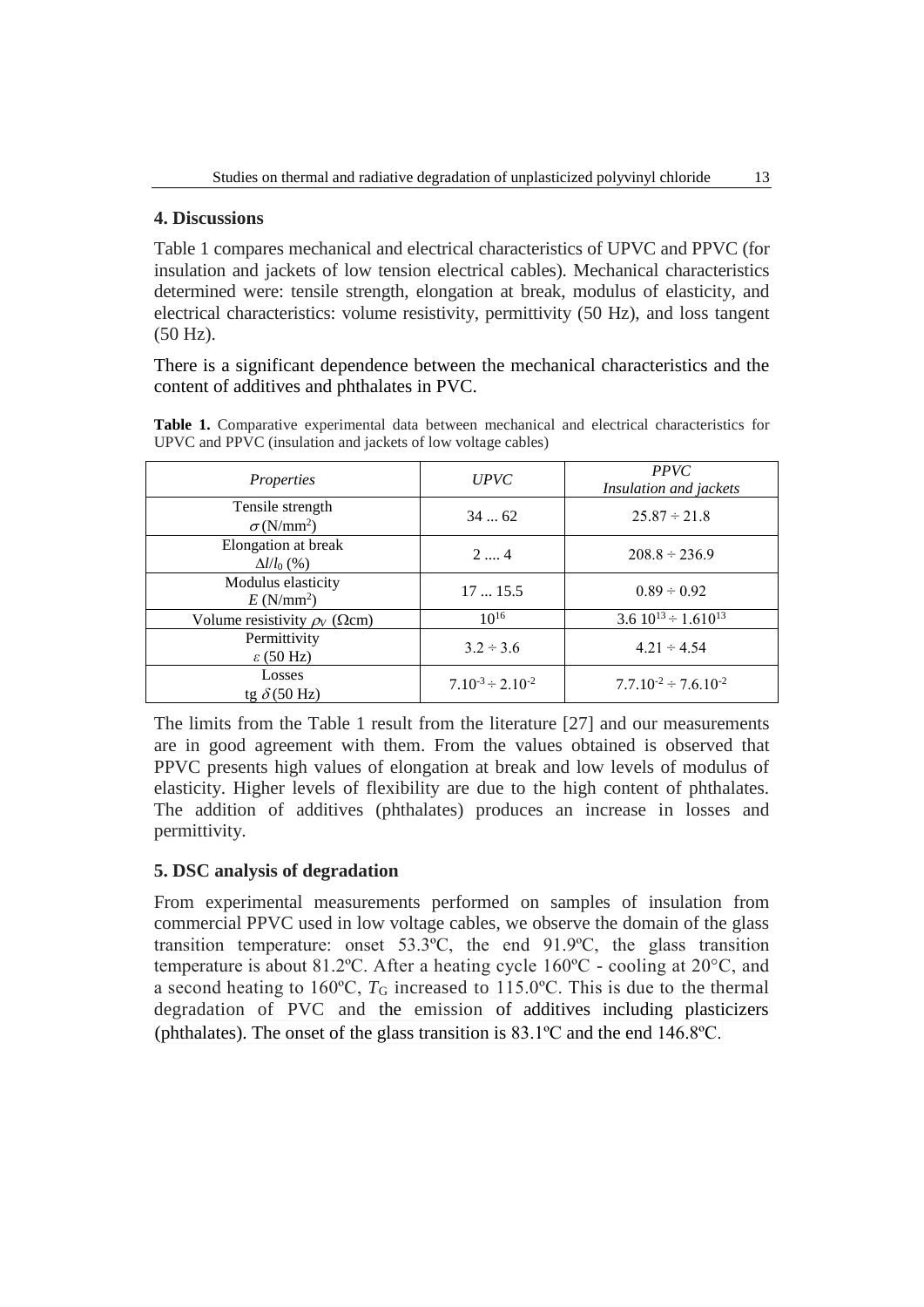By cooling the sample at 20ºC and a new heating to 170ºC it was obtained a glass transition temperature of about 144.3ºC: a new increase of glass transition temperature and a new emission of additives and plasticizers (phthalates).

For UPVC the glass transition domain is between 71.1ºC and 81.6ºC, the glass transition temperature being  $T<sub>G</sub>$  =80.6°C. (fig. 1). The main maximum: 89.5°C, 0.2249 mW/mg is attributed to the relaxation phenomena that occur due to the glass transition of the material.

In figure 2 are observed four maxima (57.9ºC, 64.7ºC, 72.1ºC and 77.5ºC) prior to the main maximum from 89.5ºC position. We attribute the four maxima to the different additives introduced in UPVC.

After a heating cycle  $160^{\circ}$ C - cooling at  $0^{\circ}$ C, and a second heating at  $160^{\circ}$ C, we observed changes in DSC curve (fig. 3). It is observed the disappearance of irregularities and of peaks which are prior to the main peak. Glass transition is  $T_G = 89.5$ °C (onset 85°C and end 92.9°C). The growth of  $T_G$  can be attributed to the thermal degradation and emission of additives from UPVC due to the increase of the temperature. The maximum of 94.9°C position, energy 0.2118 mW/mg, is also attributed to the relaxation phenomena due to glass transition.

It could be considered that the primary process of thermal degradation of UPVC includes: (1) initiation of dehydrochlorination; (2) the elimination of HCl and the simultaneous formation of conjugated double bond; (3) the termination of dehydrochlorination [28].



**Fig. 1.** DSC dependence on temperature for UPVC.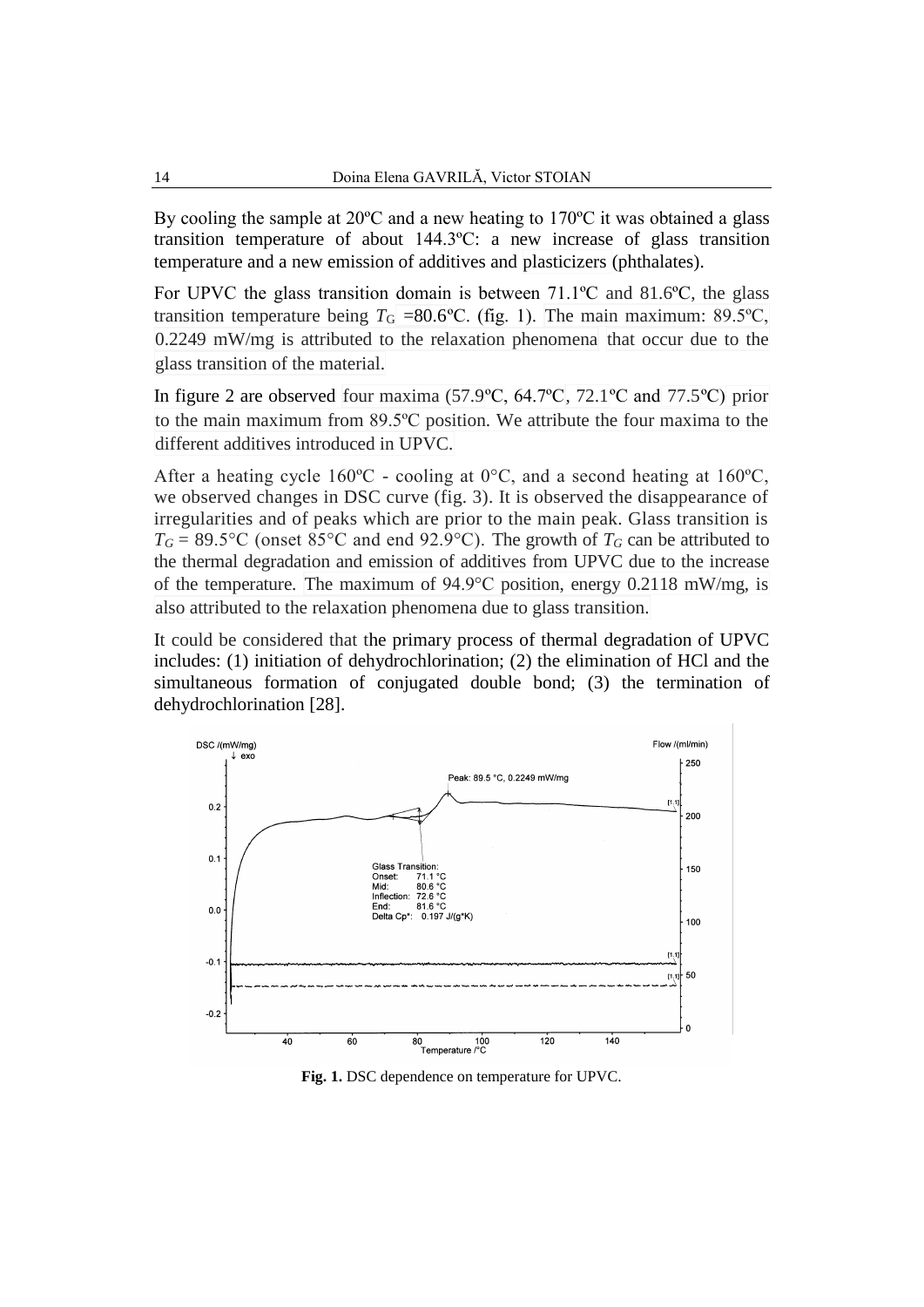

Fig. 2. DSC dependence on temperature for UPVC and the main maximum from 89.5°C position. Is observed the existence of four maximum before it.



**Fig. 3.** DSC dependence on temperature for UPVC after cooling /second heating at 160ºC.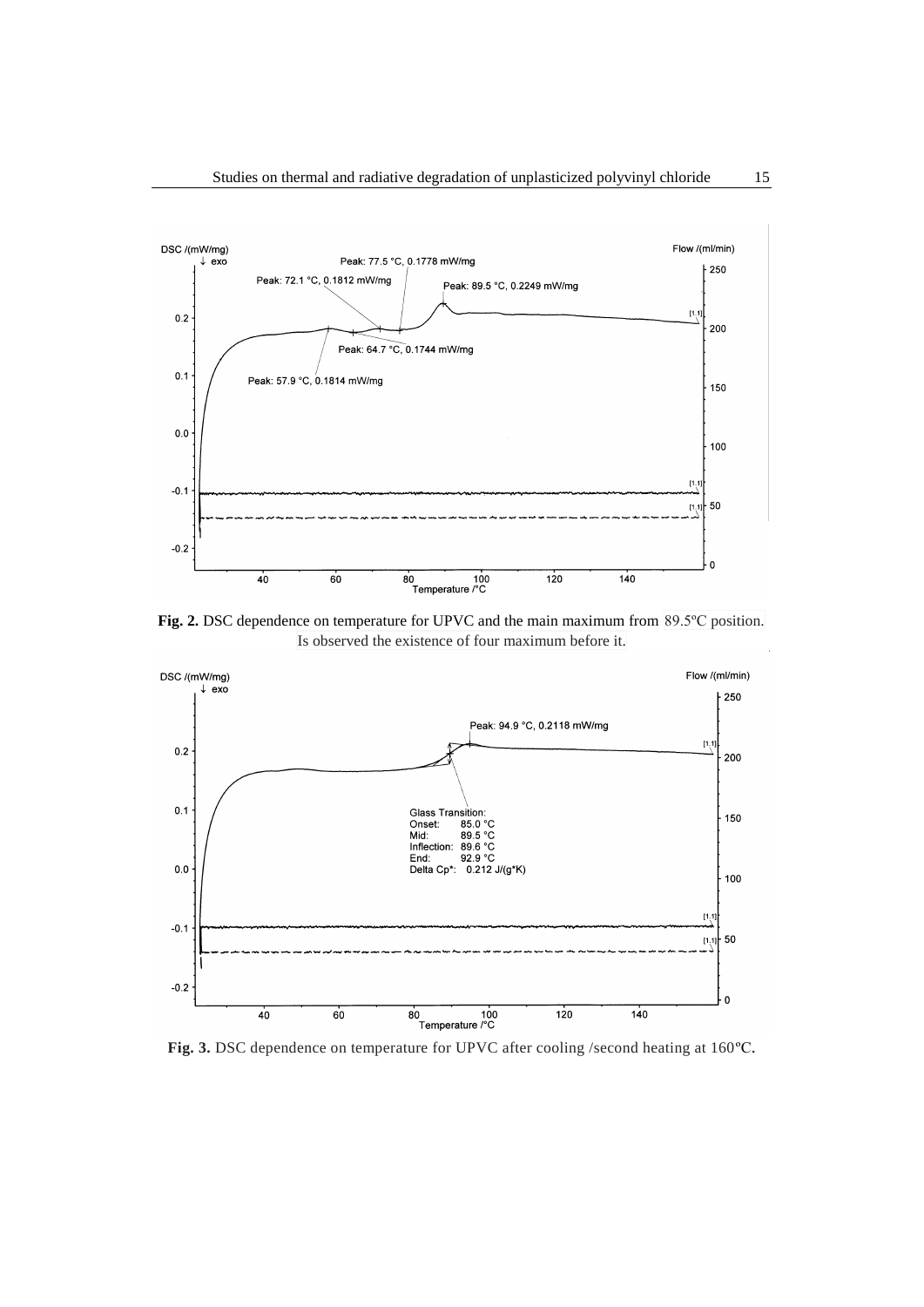The evolution of HCl takes place by its elimination from the polymer backbone, while the discoloration is due to the formation of conjugated polyene sequences of 5 to 25 double bonds. The process starts at the glass transition temperature by elimination of HCl, which is the main volatile product up to about 330°C. The processing of PVC at elevated temperatures requires the use of thermal stabilizers which incorporate toxic heavy metals (lead) organotin stabilizers and combinations of calcium, barium salts with zinc systems. Some of these stabilizers have disadvantages related to toxicity, environmental pollution and high cost.

## **6. Influence of the γ nuclear radiations**

The current opinion is that not only the crosslinking of polymers is important for industrial applications but also their degradation. Special attention was given to the Control of Degradation Effects in Radiation Processing of Polymers, important discussions taking place about: molecular weight modification, bulk properties modification, and surface modification (IAEA: International Atomic Energy Agency) [29]. It is why we performed measurements on  $\gamma$  irradiated in air UPVC samples with radiation dose of 5.44, 16.0 and 50.0 Mrad.

From long time ago it is known that polymeric substances are considerably more sensitive to radiations compared to the metals and ceramics. Significant effects are to be expect. Polymeric substances exhibit a wide variety of radiation effects. The formation of new chemical bonds after irradiation usually results in irreversible effects. These are manifested as changes in appearance, chemical and physical states and mechanical, electrical, and thermal properties. However, not all properties of a polymer are affected to the same degree by radiation. The radiation stability of a polymer is dependent upon the chemical structure of the material [30].

Irradiation creates free radicals which can recombine forming crosslinks. At the same time a competing process called scissioning occurs, the polymer chains are broken and molecular mass decreases. One of these processes may predominate over the other, depending upon the polymer and the dose. The rate of occurrence for these two processes is the efficiency value  $G$ , defined as the number of events that occurs with the absorption of 100 eV.

The crosslinking process results in the formation of chemical bonds between two adjacent polymer molecules. This reaction increases the molecular weight of the polymer until the material is eventually bound into an insoluble three-dimensional network. The degree of crosslinking depends upon the radiation dose; one of the benefits is that the degree of crosslinking can be easily controlled by the amount of dose [31]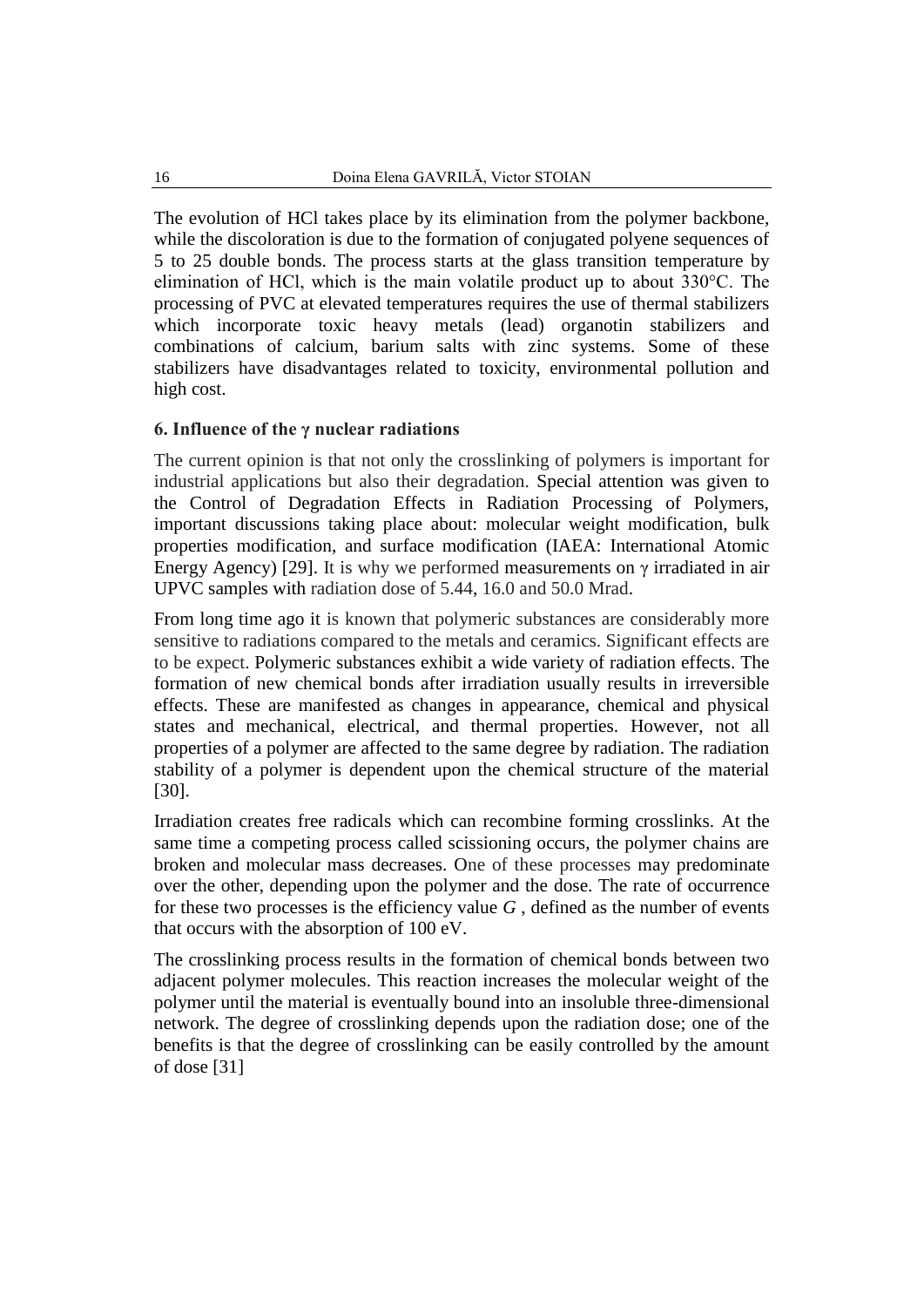Chain scission, or fracture of polymer molecules, decreases the molecular weight and increases solubility [32, 33]. In general, chain scission results in a decrease in Young's modulus, reduced yield stress for plastic flow, increased elongation, decreased hardness, and decreased elasticity. It sometimes causes embrittlement and release of gas.

It must to take into account the effect of nuclear radiation on the additives, oxidation phenomena occurring during irradiation in air but also after the termination of irradiation. Oxidation phenomena are more intensive in the case of *γ* irradiation than in the case of other types of radiations. [34-36].

PVC is a polymer radiation crosslinkable,  $G = 0.3$ , in air irradiation [37].

In the case of PVC were recently studied: off-gasing of corrosive HCl and  $H_2$ ; yields and post irradiation behaviour; structural degradation; change in molecular weight and distribution of polymer chain lengths; formation of conjugated C=C systems; oxidation and production of C=O cromophores [38].

As results of irradiation the reactions that occur are:

Initiation reaction: C-Cl scission;

Radical reactions (propagation):

$$
CI^{\bullet} \rightarrow R - CH - CHCl - R + HCl
$$
  
\n
$$
R - CH - CH - Cl \rightarrow R - CH = CH - R + Cl^{\bullet}
$$
  
\n
$$
R - CH_2 - CH - R \rightarrow R - CH = CH - R + H^{\bullet}
$$
  
\n(10)

Terminal reactions: HCl evolution (free radical mechanism) and formation of  $H_2$ from atom precursors:

$$
\mathbf{R}^{\bullet} + \mathbf{R}^{\bullet} \to \mathbf{R}_2; \quad \mathbf{H}^{\bullet} + \mathbf{H}^{\bullet} \to \mathbf{H}_2 \tag{11}
$$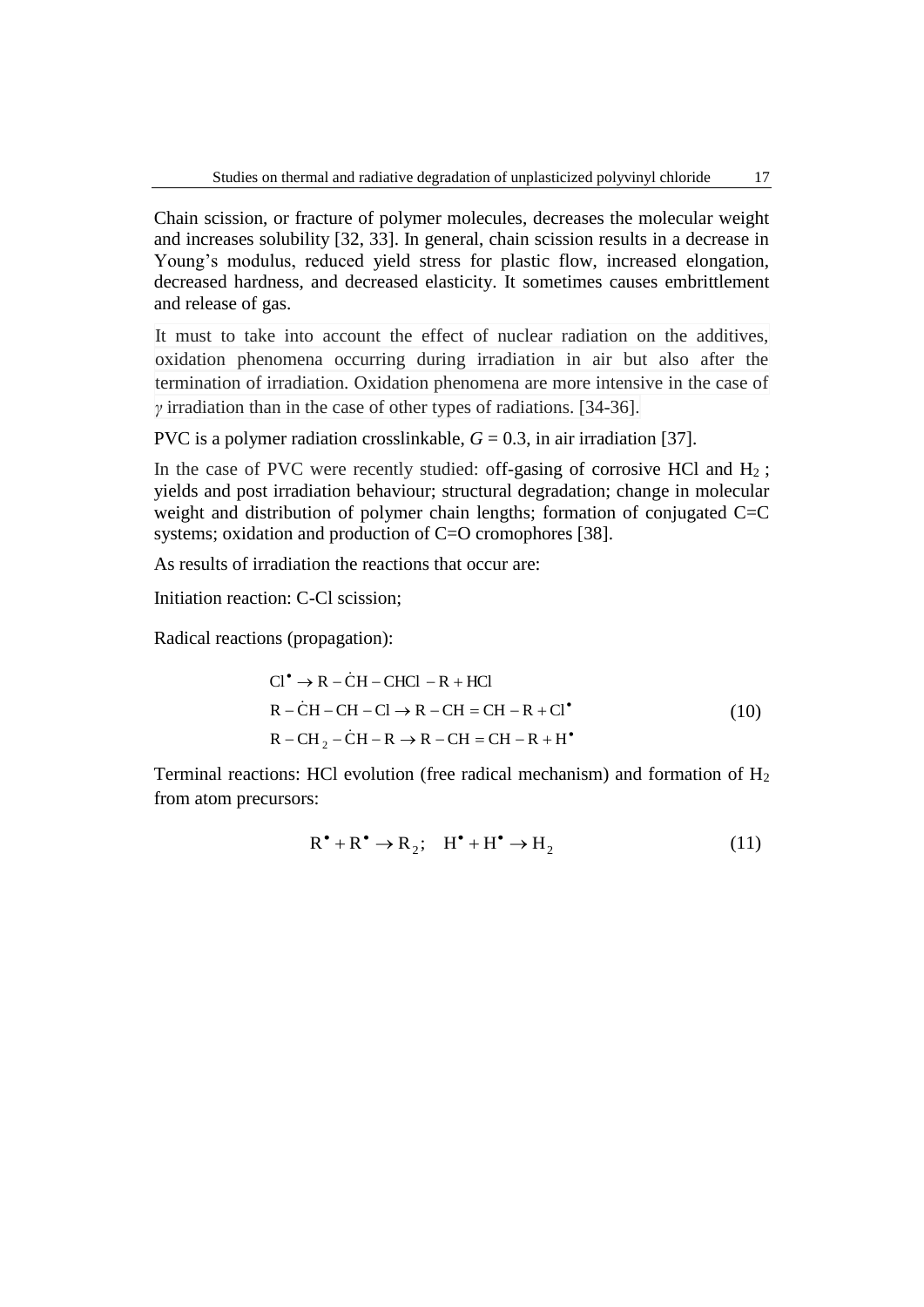

**Fig. 4.** DSC dependence on temperature for UPVC samples irradiated with  $\gamma$  radiations at 5.44 Mrad.

Figure 4 represents the observed DSC dependence on temperature for UPVC samples irradiated with *γ* radiations at 5.44 Mrad for temperatures (0-160)°C. Important changes are observed. There is an important increase of glass transition temperature *T<sup>G</sup>* for 5.44 Mrad (94.3°C) compared to the same temperature for 0 Mrad (80.6°C).

Also is established the important growth of the values onset and end of the domain of glass transition: 91.1°C and 100.1°C. It is observed a significant peak at 113.9°C, with high energy 1.364 mW/mg, indicating a significant increase in relaxation phenomena.

*We consider that for this dose of radiation (5,44 Mrad) important crosslinking events occur. The presence of crosslinks between chains restricts rotational motion and raises TG.* 

By increasing the radiation dose at 16 and 50 Mrad we obtain a decrease of glass transition temperature: 77.8°C, respectively 77.5°C (figs. 5 and 6). Main peaks relaxation positions 90.1°C and 89.2°C of weak intensity 0.2575 mW/mg, 0.2329 mW/mg are also observed. These values can be explained by the degradation of UPVC caused by irradiation, elimination of HCl and of H2, and also by the simultaneous formation of conjugated double bonds phenomena described by the chemical reactions (10) and (11).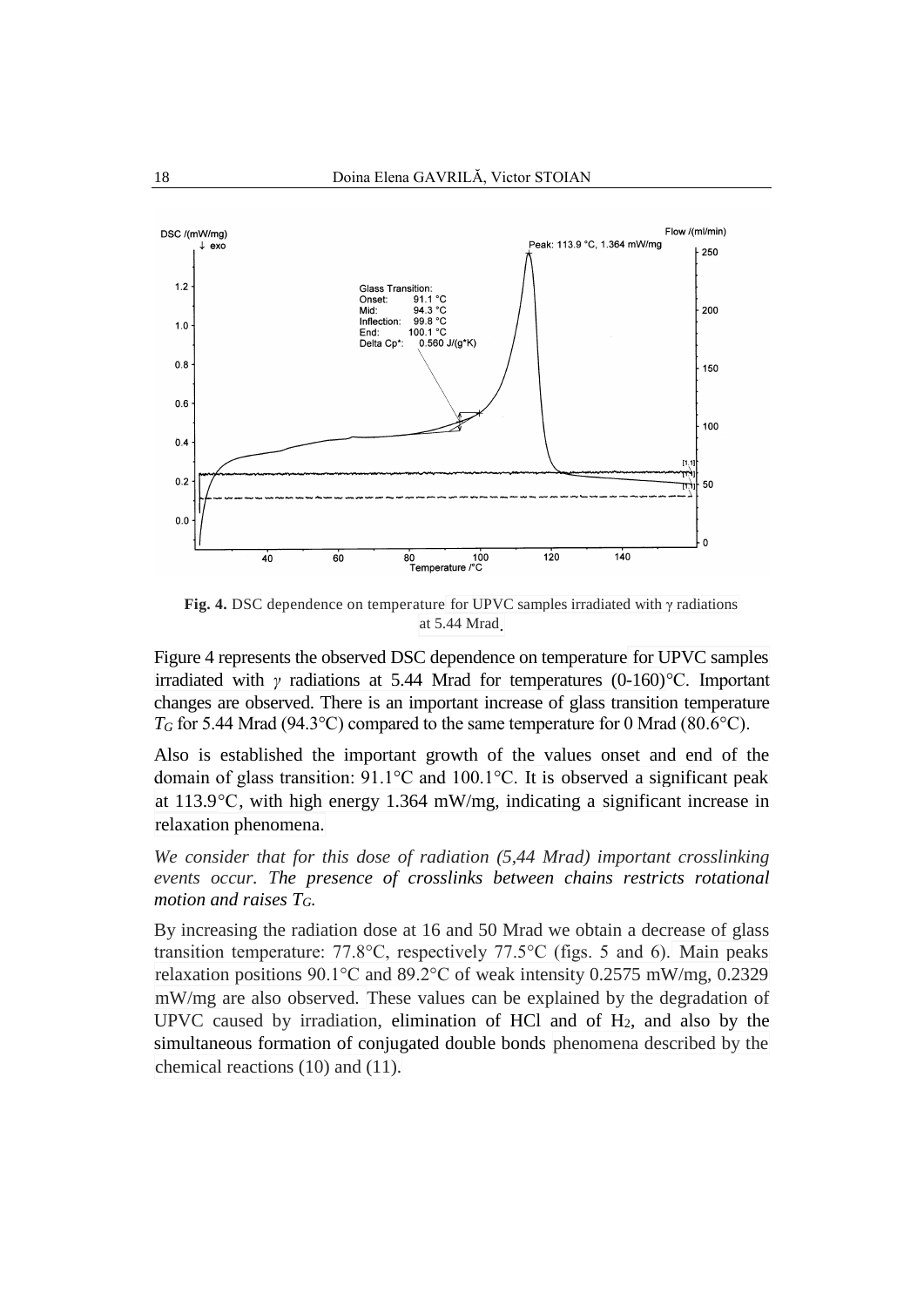

**Fig. 5.** DSC dependence on temperature (0-160° C) for UPVC samples irradiated with γ radiations at 16Mrad



**Fig. 6.** DSC dependence on temperature (0-160° C) for UPVC samples irradiated with γ radiations at 50Mrad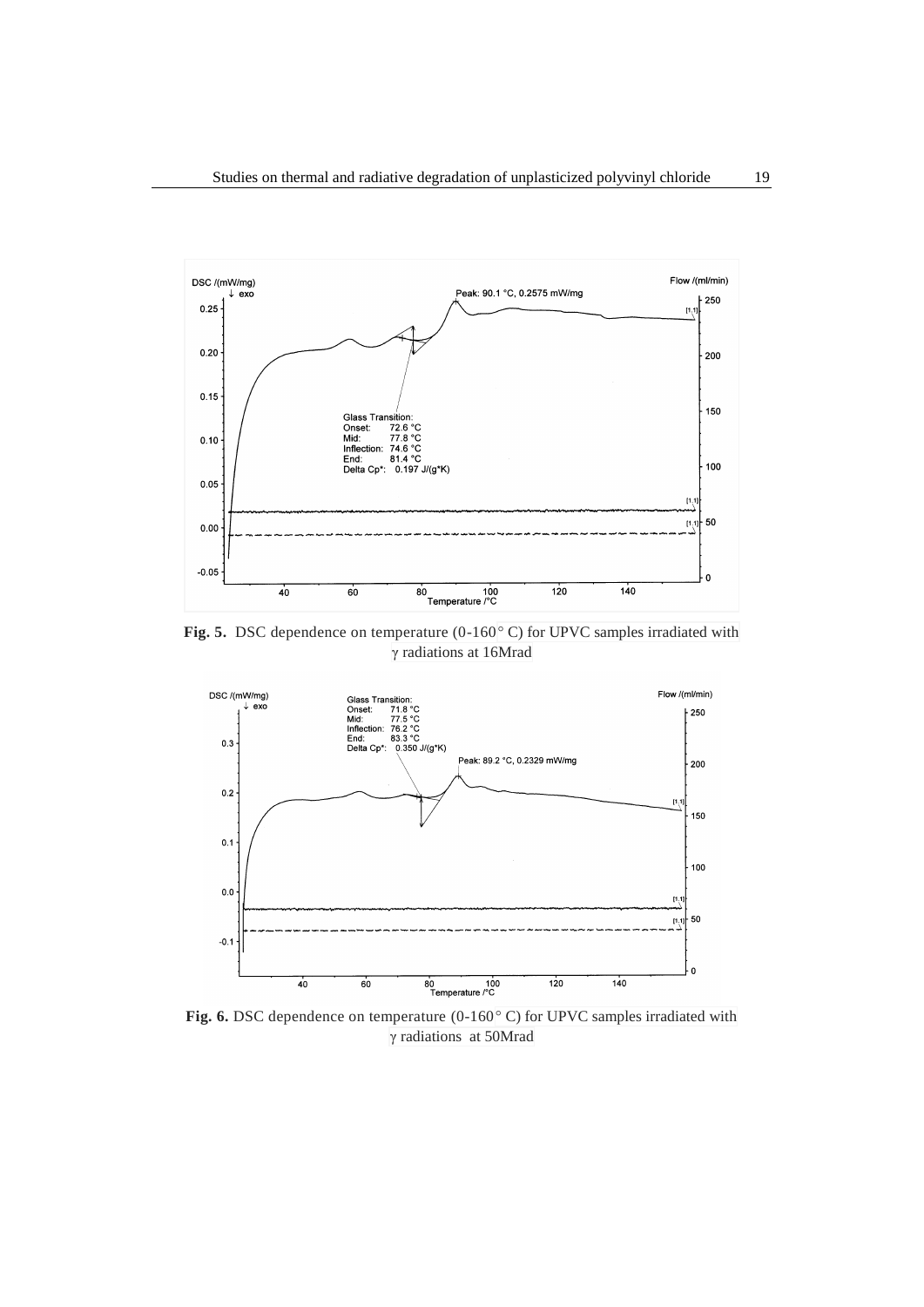In both graphs we notice the appearance of discontinuities and maxima prior to the main peak, attributed to the additives from material. By cooling at zero degrees and a second heating 0-160°C the both graphs present common elements: the disappearance of these maxima due to emission of additives by heating (fig. 7).



**Fig. 7**. DSC dependence on temperature after cooling and the second heating at 160ºC for UPVC samples irradiated with *γ* radiations at 50 Mrad

In order to explain the phenomena of degradation we must also take into consideration the oxygen due to irradiation occurring in the air, which leads to the formation of peroxyl radicals. These radicals can occur in both crosslinking as well as in the degradation reactions of PVC.

Results obtained at the irradiation *γ* of UPVC are in agreement with the results from the literature indicating that up to 10 Mrad can be produce in PVC crosslinking processes. Between 1-10 Mrad the damage is considered incipient to mild. From 10-100 Mrad the damage of PVC is considered between mild and moderate.  $U_p$  to 100 Mrad the damage is moderate to severe [26].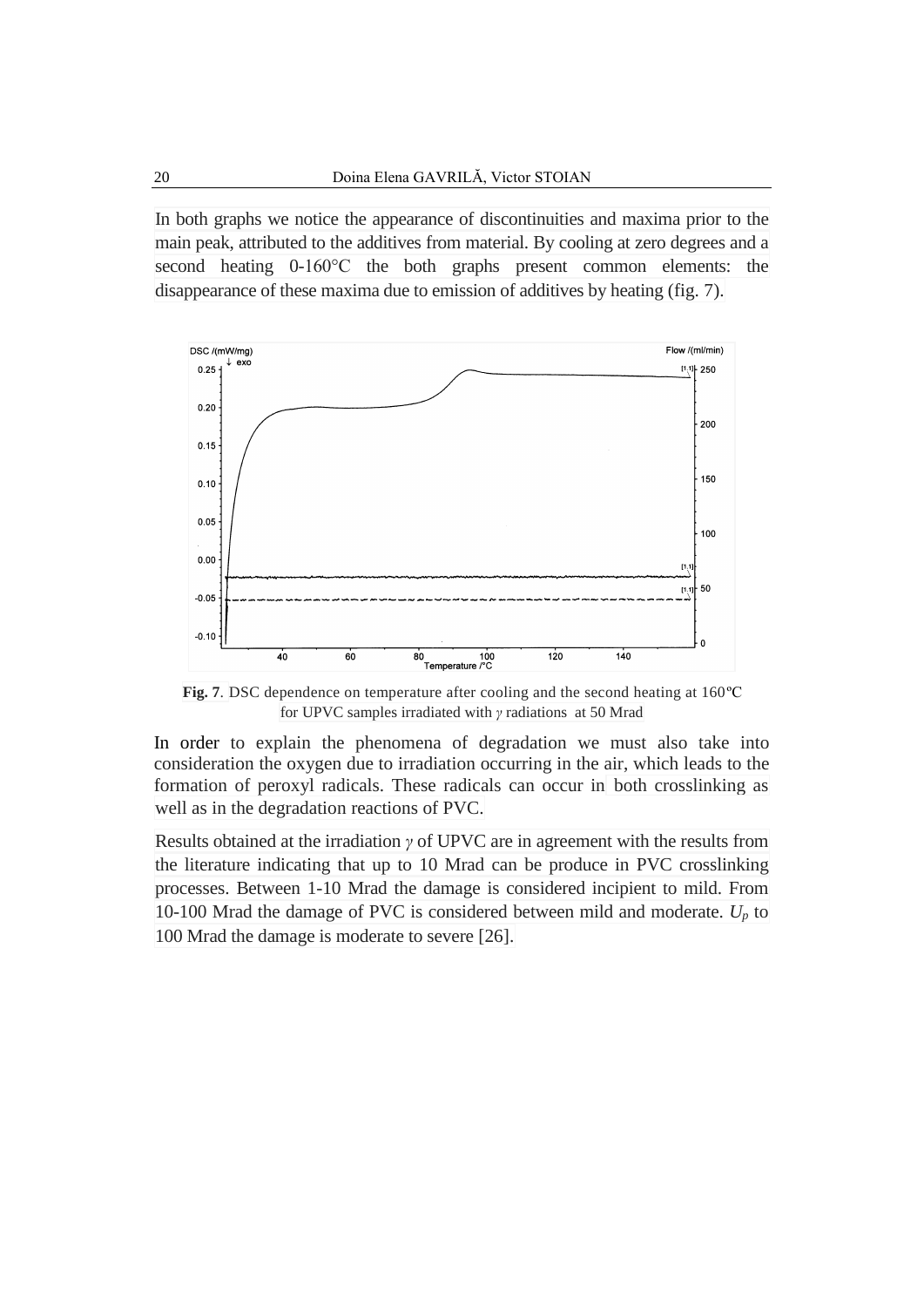### **Conclusions**

**-** Higher level of flexibility, permittivity and losses of insulation and jackets of PPVC for low voltage cables comparatively with UPVC is due to the introduction of additives (particularly phthalates).

-The increase of glass transition temperature *T<sup>G</sup>* and of the domain of glass transition of PPVC by applying a second and third cycle heating/cooling, between  $(0-160)$ <sup>o</sup>C, is due to the emission of additives (phthalates). Phthalates are considered to be among the most universal of all environmental pollutants.

-The glass transition of UPVC is  $T_G = 80.6$ °C (onset 71.1°C and end 81.6°C). The main peak 94.9°C position, energy 0.2118 mW/mg, is attributed to the relaxation phenomena due to the glass transition.

- By applying a second cycle heating/cooling, between (0-160)°C for UPVC, the four peaks which are prior to the main peak 94.9°C (0.2118 mW/mg) disappeare. The disappearance is also due to the emission of additives.

- Glass transition for UPVC after the second cycle heating /cooling between (0-160)°C is  $T_G = 89.5$ °C (onset 85°C and end 92.9°C). The growth of  $T_G$  can be attributed to the thermal degradation and to emission of additives from UPVC.

- Important increase of *T<sup>G</sup>* for 5.44 Mrad (94.3°C) as compared to the same temperature for 0 Mrad (80.6°C) show that for this dose of radiation (5,44 Mrad) important crosslinking events occur. The presence of crosslinks between chains restricts rotational motion and raises *TG*.

- For 5.44 Mrad a significant peak at 113.9°C, with high energy 1.364 mW/mg is observed, indicating a significant increase in relaxation phenomena due to the glass transition and to the crosslinking.

- By increasing the radiation dose from 5.44 Mrad to 16 Mrad and 50 Mrad, respectively, we obtained a decrease of  $T_G$ : 77.8°C, and 77.5°C, respectively, which indicates that at these doses there is an increase of the degradation and the scission is more pronounced. The mobility of the main chain also increases.

- The main peaks of relaxation at 16 and 50 Mrad are also observed in the positions 90.1 and 89.2°C. The weak intensities: 0.2575 mW/mg, 0.2329 mW/mg are related with the accentuation of degradation phenomena.

- The phenomena observed are in good accord with the results from litterature showing that up to 10 Mrad crosslinking processes can be produced in PVC.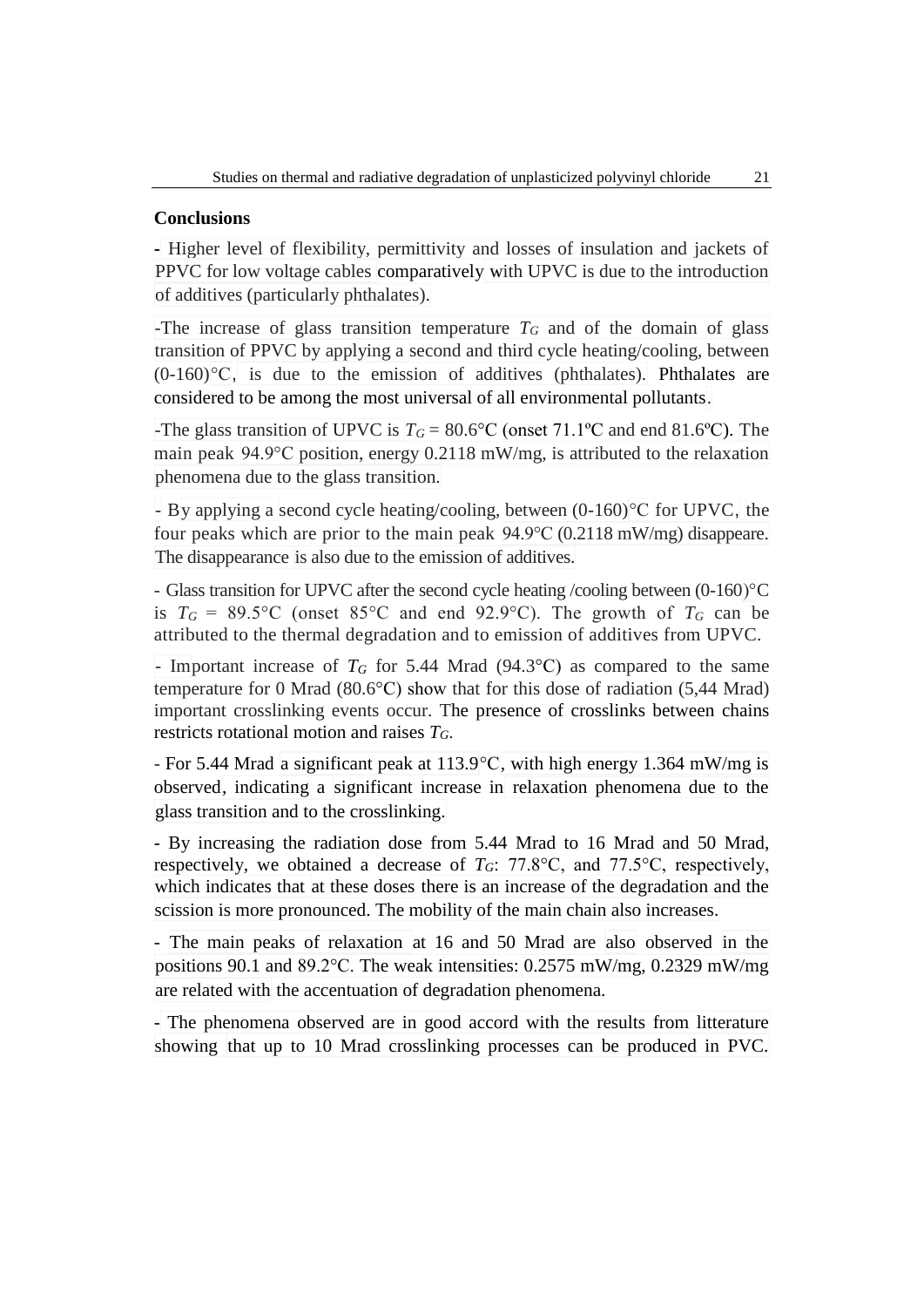Between 1-10 Mrad the damage is considered incipient to mild. From 10-100 Mrad the damage is considered between mild and moderate.

- The thermal and radiative degradation of UPVC can produce the emission of toxic substances (HCl, toxic additives).

- The exact measurement of glass transition temperature  $T_G$  is not easy.  $T_G$  depends on a large number of factors that increase or decrease the mobility of the main chain of the polymer.

# **R E F E R E N C E S**

- 1. European Commission, (2004), *Final Report* (Life Cycle Assessment of PVC and of principal competing materials, Commissioned by the European Commission, July 2004).
- 2. Allsopp M.W., Vianello G., (2012), *Poly* (*Vinyl Chloride*), (Ullmann's Encyclopedia of Industrial Chemistry, Wiley-VCH, Weinheim 2012), [doi:](http://en.wikipedia.org/wiki/Digital_object_identifier) [10.1002/14356007.a21\\_717.](http://dx.doi.org/10.1002%2F14356007.a21_717)
- 3. Wilkes Ch.E., Summers J.W., Daniels Ch.A., Berard M.T., (2005), *PVC Handbook,* Hanser Verlag, Berlin.
- 4. European Council for Plasticizers and Intermediates (ECPI), (2014), *Cables and Wire*, Commissioned by the European Commission 7.08. 2014.
- 5. *Polyvinyl Chloride*, [http://en.wikipedia.org./wiki/Polyvinyl\\_Chloride](http://en.wikipedia.org./wiki/Polyvinyl_Chloride)
- 6. Hjertberg T., Sorvik E.M.,(1984), *Thermal Degradation of PVC*, *Degradation and Stabilization of PVC*, Springer Netherlands, 1984.
- 7. Klaric I., Roje U., Bavar M., (1996), Thermo oxidative degradation of poly(vinyl chloride)/acrylonitrile–butadiene–styrene blends, *Journal of Applied Polymer Sci.,* **61**, 1123-1134*.*
- 8. Folarin O.M., Sadiku E.R., (2011), Thermal stabilizers for poly(vinyl chloride): A review, *Int. J. Phys. Sci.,* **6***,* 4323-4334.
- 9. <http://www.academicjournals.org/IJPS>
- 10. *Phthalates,* <http://en.wikipedia.org./wiki/phthalate>
- 11. Barlow J., Brown K., Johnson J.A.P., Scofield L., (2007), *Early Life Exposure to Phthalates and Breast Cancer Risk in Later Years*, Breast Cancer & the environment Reasearch Centers, Phthalates, On line at: http://www.bcerc.org/COTCpubs/BCERC.FactSheet\_Phthalates.pdf.
- 12. Bergh C., Torgrip R., Emenius G., Östman C., (2011), Organophosphate and phthalate esters in air and settled dust - a multi-location indoor study, *Indoor Air*, **21**, 67-76.
- 13. Hauser R., Duty S., Godfrey-Bailey L., Calafat A.M., (2004), Medications as a source of human exposure to phthalates, *Environmental Health Perspectives*, **112**, 751-753.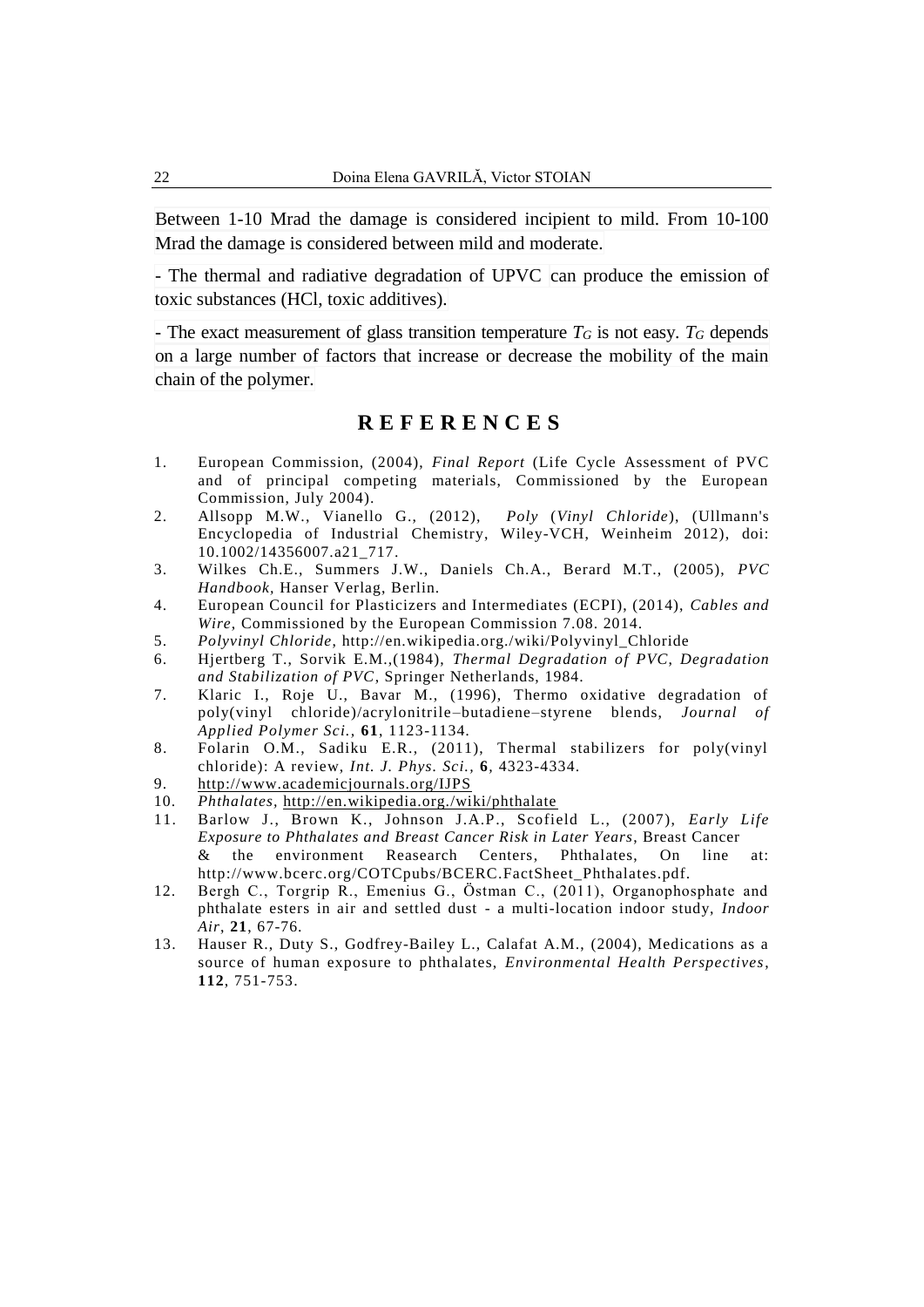- 14. Schettler T., (2006), Human exposure to phthalates via consumer products, *International Journal of Andrology*, **29**, 134-139.
- 15. EC Directive, (2005), European Union Directive 2005/84/EC, *Official Journal* OJL344, 27.12. 2005.
- 16. EC Regulation, (2011), European Union Regulations 143/2011, *Official Journal of the EU*, 18 February 2011.
- 17. Gavrila D.E., (2014), 4th Int.Colloquium "Physics of Materials" Colloquim Physics of Materials, PM-4, University "Politehnica" Bucharest, 13 -14 Nov., O.19.
- 18. Vinyl Plus, (2014), *Progress Report 2014*, Reporting of 2013 Activities, 8.05. 2014.
- *19. Polymer Chemistry, Glass transition*
- 20. [www.faculty.uscupstate.edu/ilever/polymer](http://www.faculty.uscupstate.edu/ilever/polymer) resources/glass transition
- 21. Marcotte E., Stillinger F.H., Torquato S., (2013), Designed diamond ground state via optimized isotropic monotonic pair potentials, *Journal of Chemical Physics*, **138**, [doi](https://en.wikipedia.org/wiki/Digital_object_identifier)*:*[10.1063/1.4769422.](https://dx.doi.org/10.1063%2F1.4769422)
- 22. Nynas Project, *Mystery property helps tailor new extender oils,* On line at: http://www.nynas.com/en/product-areas-solutions/tyre-oils/knowledgetank/mystery-property-helps-tailor-new-extender-oils/
- 23. http://www.nynas.com/Technical articles (14 octobre 2012).
- 24. Nicholson J.W.*,* (2011), *The Chemistry of Polymers, 50,* Royal Society of Chemistry, London, UK.
- 25. Ojovan M.I., Michael I., Travis K.P., Hand R.J., (2007), Thermodynamic parameters of bonds in glassy materials from viscosity –temperature relationships *Journal of Physics: Condensed Matter* **19**, 415107; [doi](https://en.wikipedia.org/wiki/Digital_object_identifier)*:*[10.1088/0953-8984/19/41/415107.](https://dx.doi.org/10.1088%2F0953-8984%2F19%2F41%2F415107)
- **26.** Cowie J.M.G., Arrighi V., (2007), *Polymers: Chemistry and Physics of Modern Materials*, *3rd Edn*., CRC Press, 2007.
- 27. Slater J.C., (2007), *Introduction to Chemical Physics*, 3rd Ed., Martindell Press,
- 28. Wunderlich B., *Thermal Analysis of Polymeric Material,* Springer, Berlin, Heidelberg, New York.
- 29. https://standardizare.wordpress.com/tag/sr-iso/.
- 30. [http://www.mase-plastice.ro.](http://www.mase-plastice.ro/)
- 31. Babrauskas V., (2005), *Mechanisms and Modes for Ignition of Low- Voltage PVC*, *Wires, Cables, and Cords, Fire & Materials*, 291, Interscience Communications Ltd., London.
- 32. IAEA, (2009), *Controlling of degradation effects in radiation processing of polymers,* International Atomic Energy Agency, IAEA, Vienna, Austria
- 33. NASA SP-8053*,* (1970), *Nuclear and Space Radiation Effects on Mat erials*, On line: http://ntrs.nasa.gov/archive/nasa/casi.ntrs.nasa.gov/19710015558.pdf